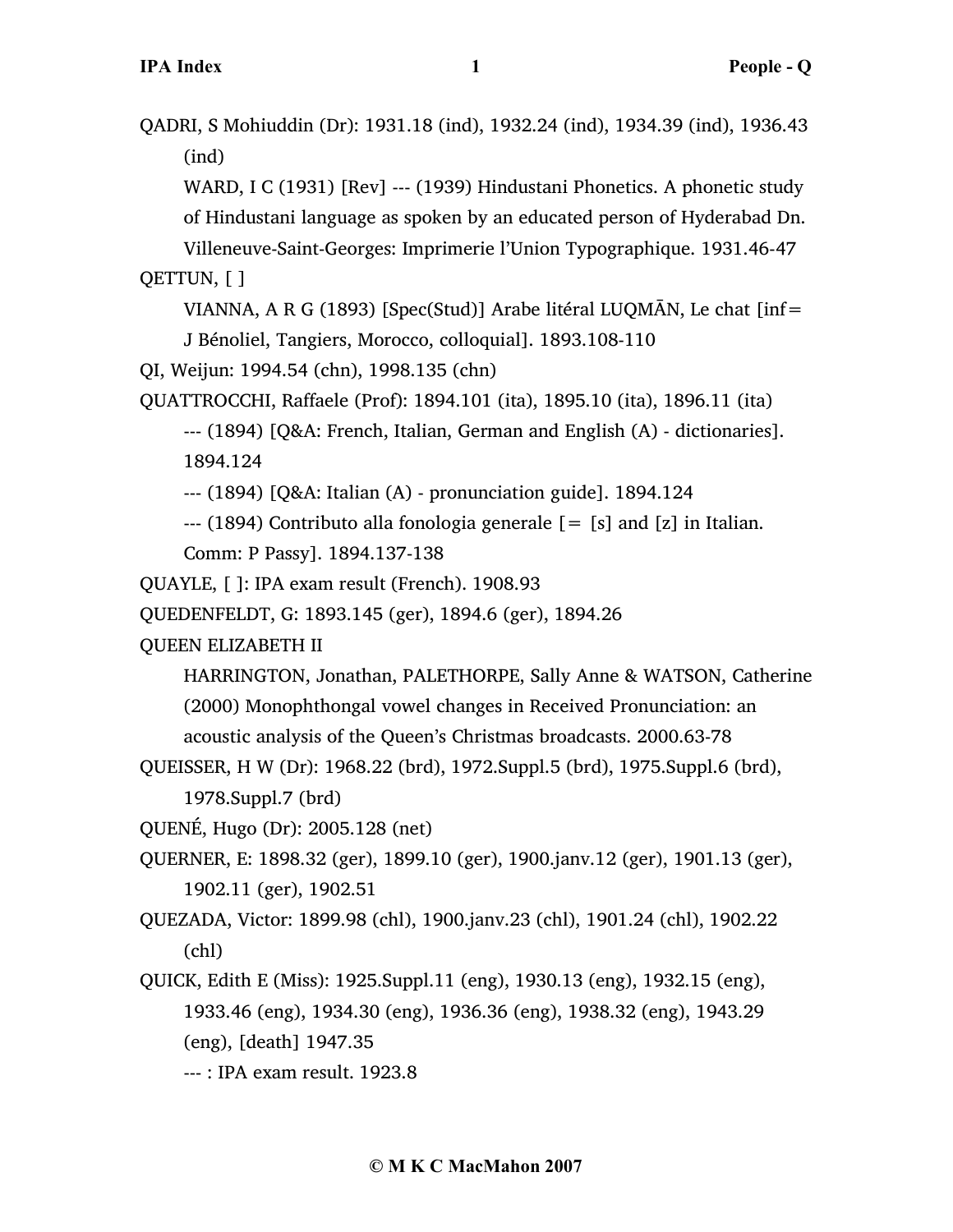--- (1924) [Spec(Stud)] English (Southern). Two Passages from BENNETT, E

A The Old Wives' Tale. 1924.Textes pour nos élèves 4. Suppl.ii-iii

--- (1926) [Spec(Stud)] English (Southern). A Passage from WELLS, H G Tales of Life and Adventure. 1926.21-22

--- (1928) [Spec] Dutch [Western]. NWS. 1928.39-40

--- (1928) [Spec(Stud)] English. 1928.76-77

--- (1929) [Spec(Stud)] English. Precise transcription. < BENNETT, E A The Cornet Player. 1929.33-35

PASSY, P (1931) [Rev] --- & SCHILTHUIS, J G (1930) A Dutch Phonetic Reader. London: University of London Press. 1931.5

--- (1933) [Rev] KRUISINGA, E (1931) An Introduction to the Study of English Sounds. 5th ed. Amsterdam: Kemink & Zoon. 1933.5-7

--- (1936) [Rev] MERRICK, W P & POTTHOF, W [nd] A Braille Notation of the PhoneticAlphabet. London: The National Institute for the Blind. 1936.51

--- (1942) [Rev] RENIER, F G (1941) Learn Dutch! London: Kegan Paul, Trench, Trubner & Co Ltd. 1942.5-6

QUIEHL, Karl (Dr): 1886.Dec.[4] ger, 1887.Feb.[1] (ger), 1888.janv.27/3 (ger), 1889.2 (ger), 1890.2 (ger), 1891.2 (ger), 1891.17 (ger), 1892.3 (ger), 1893.3 (ger), 1894.4 (ger), 1895.4 (ger), 1896.5 (ger), 1897.19 (ger), 1898.6 (ger), 1899.6 (ger), 1900.janv.8 (ger), 1901.8 (ger), 1902.8 (ger), 1903.8 (ger), 1904.7 (ger), 1905.7 (ger), 1906.10 (ger), 1907.11 (ger), 1908.11 (ger), 1909.12 (ger), 1910.12 (ger), 1911.19 (ger), 1912.34 (ger), 1913.18 (ger), 1914.Suppl.12 (ger) PASSY, P (1886) [Editorial: successful use of the phonetic method by K

Quiehl and M Walter in the Realschule in Kassel]. 1886.Dec.[1]

PASSY, P (1886) Orthoepic questions [= contains letter from --- ]. 1886.Dec.[1-2]

--- (1887) [Use of the phonetic method in teaching French in Kassel]. 1887.May.154

PASSY, P (1887) [Editorial: Deutscher Neuphilologentag, Frankfurt, 30 May-1 June 1887. ... Dr Quiehl's experiences of teaching French and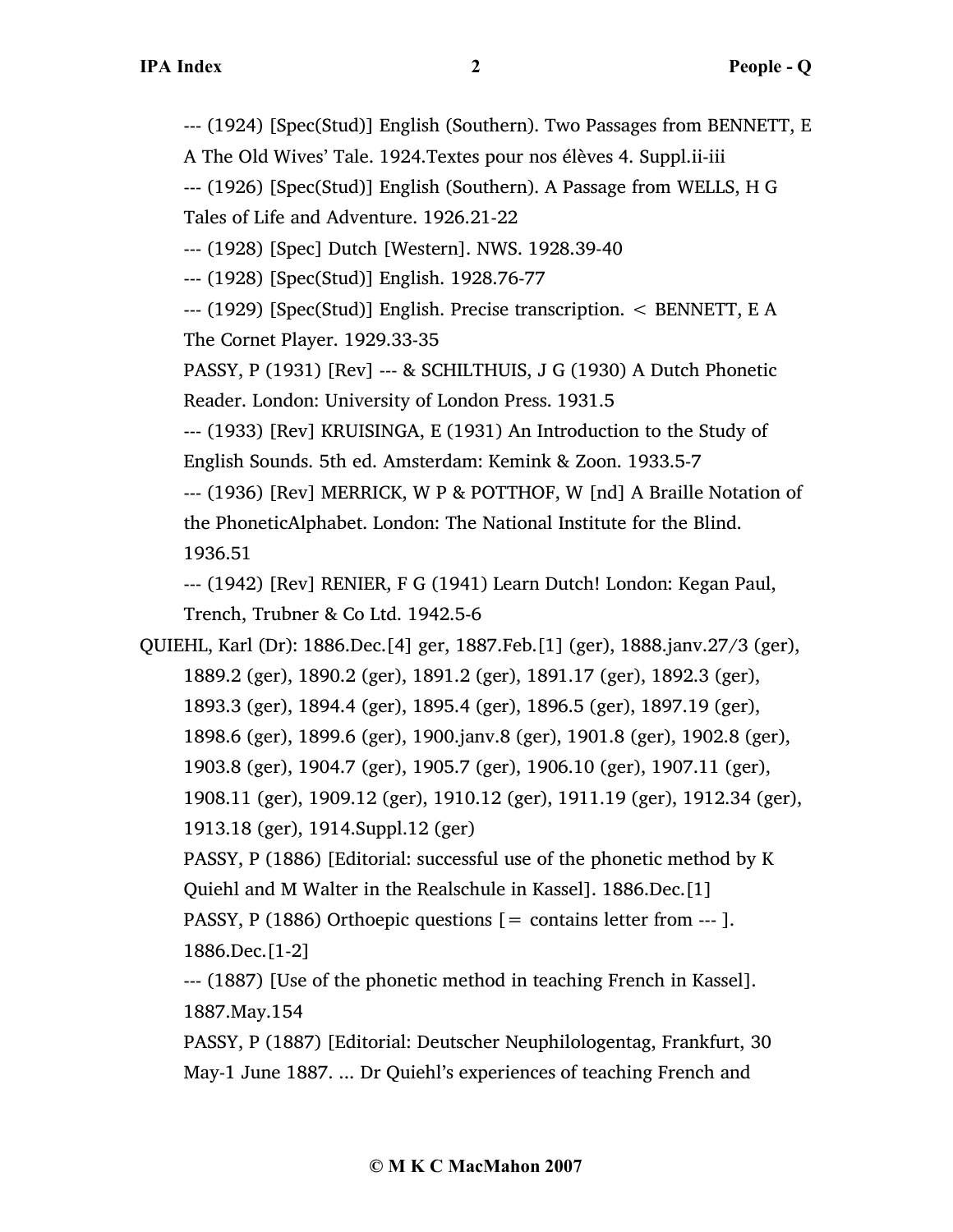English by the phonetic method; need for further experiments with it]. 1887.June.185

PASSY, P (1887) The new arrangement  $[$  = names suggested for the Council; Statutues of the Association]. 1887.Dec.405-406

--- (1887) [Rev] PASSY, P (1887) Le Phonétisme au Congrès philologique de Stockholm en 1886. Rapport. Paris: Delagrave. 1887.Dec.408-409

--- (1888) [Use of the phonetic method in teaching English and French in Kassel]. 1888.Aug-Sept.62

[--- : appointment, Kassel]. 1889.41

[Rev] --- (1889) Die Einführung in die französische Aussprache; lautliche Schulung, Lautschrift und Sprechübungen im Klassenunterricht. Marburg: N C Elwert. 1890.54

[Result of Council elections (1891).] 1891.10-11

[Publications Received.] 1891.46

--- (1892) [Rev] KRUMMACHER, M (1892) Wörterbuch der englischen und deutschen Umgangssprache. Berlin: Emil Goldschmidt. 1892.123-124 [--- : appointment, Kassel]. 1894.189

MOERCH, A (1894) [Rev] --- (1893) Französische Aussprache und Sprachfertigkeit. Phonetik sowie mündliche und schriftliche Übungen im Klassenunterrichte; auf Grund von Unterrichtsversuchen dargestellt. 2te umgearbeitete und vermehrte Auflage. Marburg: N C Elwert. 1894.39-41 PASSY, P (1899) [Rev] --- (1899) Französische Aussprache und Sprachfertigkeit. Phonetik sowie mündliche und schriftliche Übungen im Klassenunterrichte; auf Grund von Unterrichtsversuchen dargestellt. 3te Auflage. Marburg: N C Elwert. 1899.138-139

PASSY, P (1899) [Increasing use of IPA notation by --- and O Jespersen]. 1899.149-150

PASSY, P (1912) [Rev] --- (1912) Französische Aussprache und Sprachfertigkiet. Phonetik sowie mündliche und schriftliche Übungen im Klassenunterrichte; auf Grund von Unterrichtsversuche dargestellt. 5te Auflage. Leipzig: Teubner. 1912.140

QUILIS MORALES, Antonio: 1960.38 (spa), 1961.Suppl.vii (spa)